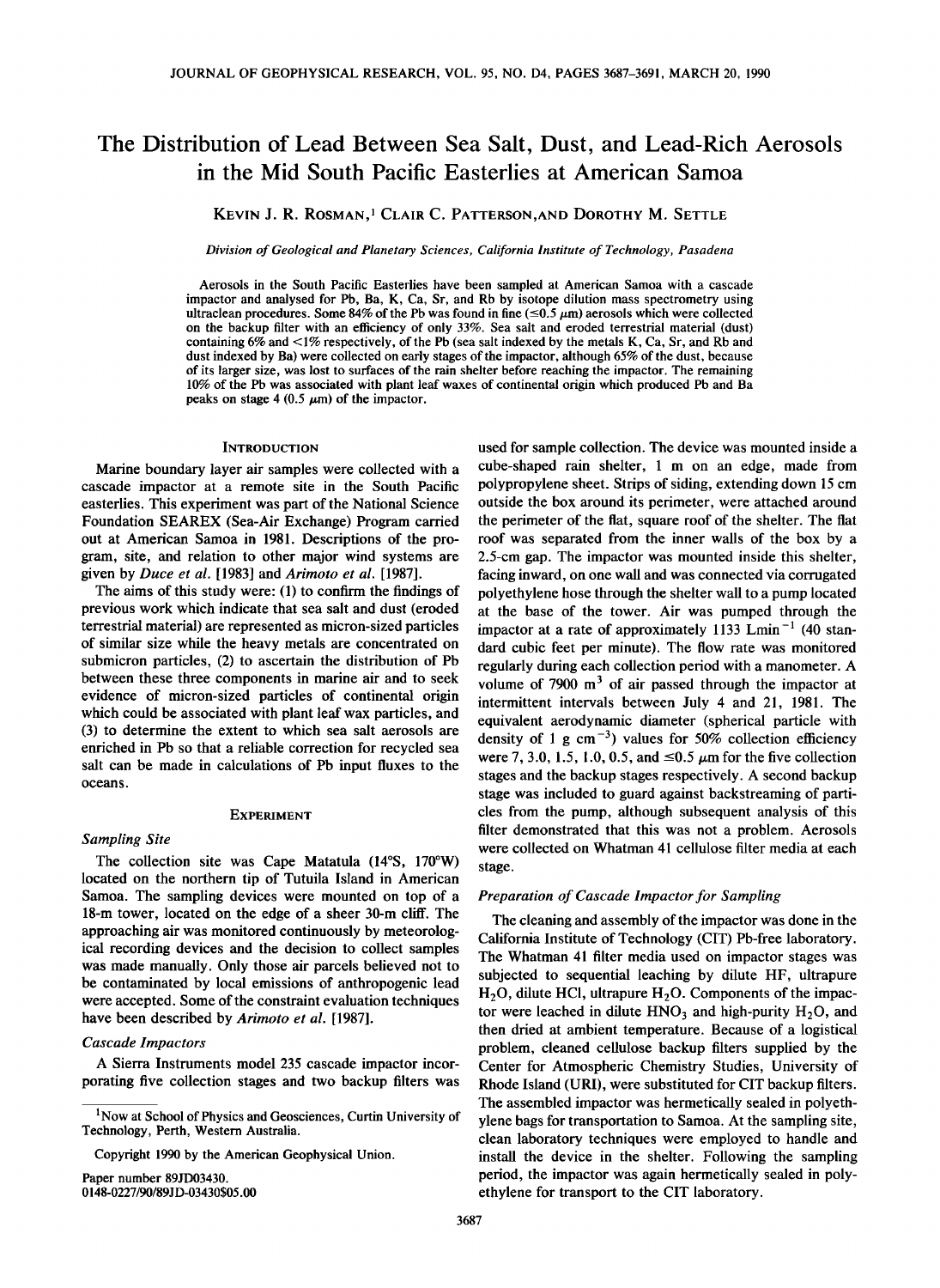#### **Chemical Analysis of Filters**

**Samples were analysed for K, Ca, Rb, Sr, Ba, and Pb by isotope dilution mass spectrometry. The slotted filter media used as impactor surfaces on stages 1 to 5 consisted of nine 12.5 cm x 1 cm strips of paper arranged in a rectangular grid. The strips were sequentially numbered starting at one outside edge of the grid and were individually removed for analysis. There was a tenth collection strip on the outside edge of the grids on stages 2, 3, 4, and 5, but this was partly covered by the device itself and therefore was not analyzed. Some strips of the slotted filters were analyzed separately, while others were pooled and digested together. For instance, on stage 1, strips 4, 6, 7, and 8 were pooled while 2, 3, 5, and 9 were analyzed separately. In stage 2, strips (2, 3, 8), (1, 9) and (4, 5, 6, 7) were pooled and analyzed.** 

The backup filter consisted of a  $25.4 \text{ cm} \times 20.3 \text{ cm}$  sheet **which was torn into quarters for analysis with the aid of acid-cleaned stainless steel tweezers. A 1-cm border on the backup filter was not analyzed because it was shielded by the gasket from exposure.** 

Each sample was digested with a HNO<sub>3</sub>/HClO<sub>4</sub> mixture in **a covered 10-mL quartz beaker. The beaker was first pre**conditioned with a  $HNO<sub>3</sub>(3 mL)/HClO<sub>4</sub>(0.3 mL)$  mixture, which was discarded. Tracers enriched in <sup>41</sup> K, <sup>42</sup>Ca, <sup>87</sup>Rb, <sup>84</sup>Sr, <sup>136</sup>Ba, and <sup>208</sup>Pb were weighed into the beaker, then **the sample was added. Five milliliters of concentrated HNO3 were added, and the beaker was covered and heated**  at low temperature for 1 hour. A  $HNO<sub>3</sub>(0.3 mL)/HClO<sub>4</sub>(0.2$ **mL) mixture was then added, and the sample was heated for a further 30 min. Additional heat was provided for a further**  15 min, adding concentrated HNO<sub>3</sub> as required to prevent **the sample from evaporating to dryness. Eight milliliters of HNO3 was sufficient to dissolve up to four strips of the impactor filter. The final solution was taken to dryness with**  slight excess of HNO<sub>3</sub>, and the residue was redissolved in **dilute HNO3. Ten percent of this solution was taken for analysis of K, Rb, Ca, Sr, and Ba, and the remainder was analysed for Pb. Pb was isolated by dithizone solvent extraction [Patterson and Settle, 1976] before isotopic analysis was made; however, isolation was not needed for the other elements.** 

## **Blanks**

**Lead. The residual blank in the filter paper media was the main source of Pb contamination in analytical measure**ment. This amounted to 0.018 ng cm<sup>-2</sup> per strip for the slotted paper and 0.077 ng cm<sup>-2</sup> for the backup filter. The **reason for the difference between the blanks may have been due to either the use of a different filter lot for the backup filter or a difference between cleaning procedures used on filter media in the CIT and URI laboratories. Reagents and laboratory ware contributed a further 0.25 ng per analysis. The reagent blank was estimated from the quantity of each reagent used and its corresponding Pb concentration, while ware blanks were determined individually for each container. Small quantities of Pb present in the alkaline earth and alkali metal tracer solutions were also taken into account.** 

**Barium. The total analytical blank for slotted paper media was typically about 0.5 ng, with most of it coming from the paper itself. The Ba blank in the backup filter was much higher and greatly exceeded any air sample Ba on the** 



**Fig. 1. Distributions of (a) Pb, (b) Ba, and (c) Ca on strips of slotted paper impactor grids placed on the stages 1 and 2 of the cascade impactor.** 

**filter. Large variations in this blank determined on different portions of unexposed filters made it impossible to determine air sample Ba on the backup filter.** 

**Potassium, rubidium, calcium, and strontium. Because of the relatively large quantity of these metals present in the air samples, the blank corrections were generally less than a few percent of the sample.** 

#### **Isotope Dilution Mass Spectrometry (IDMS)**

**Enriched isotopes were added to the sample prior to dissolution. After chemical treatment, metals were determined by IDMS using a single-focusing, sector field mass spectrometer fitted with a thermal ionisation source and an electron multiplier detector [Patterson and Settle, 1976]. For the purpose of this study the following isotope ratios were**  measured in the sample: <sup>208</sup>Pb/<sup>207</sup>Pb, <sup>138</sup>Ba/<sup>136</sup>Ba, <sup>88</sup>Sr/<sup>84</sup>Sr, **4øCa/42Ca, 39K/41K, and 85Rb/87Rb.** 

#### **RESULTS AND DISCUSSION**

## **Uniformity of Deposition**

**Heterogeneity of deposition among the nine strips in each of two impactor stage grids is shown in Figures la, lb, and lc. These show distributions of Pb, Ba, and Ca respectively, across grids of impactor stages 1 and 2. Such data acquired for grids from other stages showed no definite trends and are not plotted.** 

**It can be seen that Ca is uniformly distributed across both stages, while Ba is concentrated at the center and falls off at the edges. An asymmetry in the deposition is particularly noticeable on stage 1 and may reflect the orientation of the impactor in the shelter. The plateaulike shape of the deposition may be an artifact of pooling strips 4, 6, 7, and 8 for analysis. A similar edge effect in deposition occurs on stage 2, although not as marked. Pb is uniformly distributed across stage 2, but because only two stage 1 grids were successfully**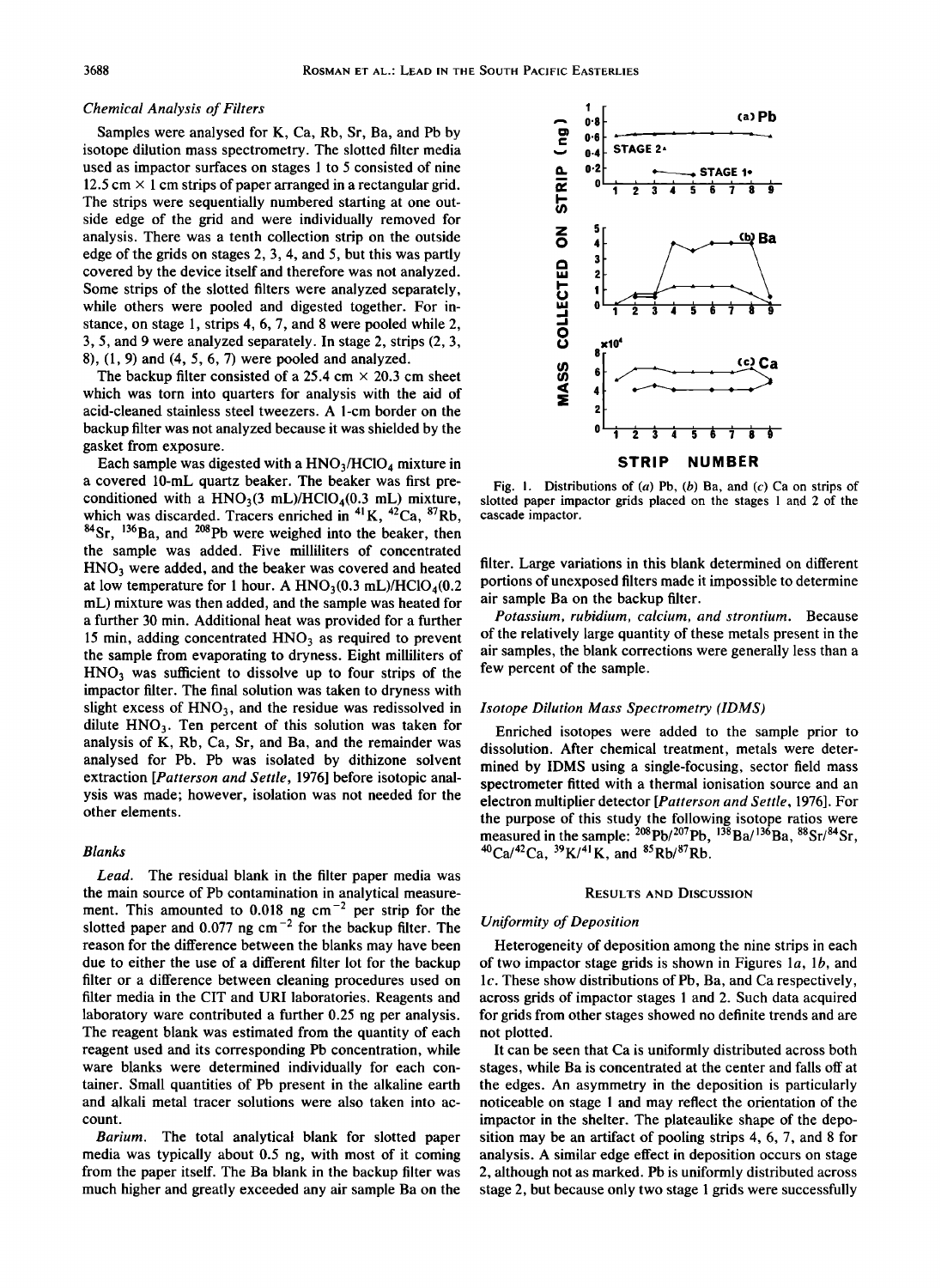| Element      | Impactor*,<br>ng    | <b>Bulk</b><br>Filter, † ng | <b>Bulk</b><br>Filter, ng<br>$m^{-3}$ | Drv<br>Deposition<br>Plate <sub>†</sub> , ng<br>$cm^{-2}$ yr <sup>-1</sup> |
|--------------|---------------------|-----------------------------|---------------------------------------|----------------------------------------------------------------------------|
| Pb           | 76                  | 174                         | $2.2 \times 10^{-2}$                  | 0.83                                                                       |
| K            | $1.1 \times 10^{6}$ | $1.1 \times 10^{6}$         | $1.4 \times 10^{2}$                   | $\cdots$                                                                   |
| Rb           | $3.3 \times 10^{2}$ | $3.8 \times 10^{2}$         | 4.8 $\times$ 10 <sup>-2</sup>         | $\cdots$                                                                   |
| Ca           | $1.2 \times 10^{6}$ | $\times 10^{6}$             | $1.4 \times 10^{2}$                   | $3.4 \times 10^{4}$                                                        |
| $S_{\Gamma}$ | $2.1 \times 10^4$   | $2.1 \times 10^{4}$         | 2.6                                   | $6.5 \times 10^{2}$                                                        |
| Ba           | 40                  | $\times 10^2$               | $1.4 \times 10^{-2}$                  | 0.81                                                                       |

**TABLE 1. Comparison of Performance of Cascade Impactor With Bulk Filter and Dry Deposition Plate** 

**\*Mass of metal collected on all stages including backup filter.** 

**?Patterson and Settle [1984].** 

**analyzed, the deposition pattern could not be determined. These results indicate that all strips should be analyzed to ensure an accurate estimate of the quantity deposited on each stage. This is especially true for those chemical elements which are concentrated in larger particles and hence collect mainly on the first stage.** 

## **Collection Efficiency of lmpactor for Pb.**

**Data from a low-velocity bulk air filter sample and from a dry deposition plate sample, collected simultaneously with the impactor sample, are compared with the impactor data in Table 1. Details of techniques used for collection and analyses of the former samples are given by Settle and Patterson [1982], while results are given by Patterson and Settle [1984].** 

**The field-measured volume of air pumped through the impactor required correction. Corrections on the fieldmeasured volume were determined by comparing total masses of metals collected by the high-velocity impactor with total masses of metals collected by the low-velocity bulk air filter. Ca, St, K, and Rb, residing on large particles, were collected with high efficiency by both devices so that differences would indicate error in volume measurement. Different values for the volume of the low velocity bulk filter sample, determined by three independent methods (integrated rotimeter flows, hot-wire conductivity flow meter, and integrated bellows gas meter), differed by less than 10%. The mean value for this volume was used as a standard to determine, from the above metal concentrations in bulk air,**  **that the corrected volume of the impactor sample was 7900**   $m<sup>3</sup>$ .

**This volume, combined with the total mass of Pb collected on all stages and the backup filter of the impactor, can yield**  a concentration of  $0.96 \times 10^{-2}$  ng/m<sup>3</sup>. This value represents 44% of the 2.2  $\times$  10<sup>-2</sup> ng/m<sup>3</sup> measured in the sample **collected by the low-velocity bulk air filter. The loss of Pb in**  the impactor was probably associated with  $\leq 0.5$ - $\mu$ m parti**cles passing through the backup filter. The low collection efficiency for fine particles pumped at high velocities through**  Whatman 41 filter media is a recognized problem [Lodge, **1986]. Table 2 shows that 48 ng of Pb were collected on the backup filter. When this is corrected for loss taking this to have occurred at the backup filter, the value becomes 146 ng Pb, yielding a total of 174 ng of Pb which should have been collected by the impactor.** 

## **Distribution of Pb Among Salt, Dust, and Fine Anthropogenic Aerosols**

**Table 2 and Figure 2a shows quantities of Pb from 7900 m 3 of air deposited on each of the five size-sorted impactor stages and the backup filter. Values corrected for errors in retention are also shown. Inhomogeneities in deposition were also considered in arriving at these values. These data indicate that 84% of total Pb in mid South Pacific easterlies**  air resides in anthropogenic fine particles of  $\leq 0.5 \mu$ m diam**eter.** 

**Since most of the soil dust and sea salt aerosols in this**  marine air had diameters greater than  $1.5 \mu m$ , they were

**Impactor Stage\* Element I 2 3 4 5 Backup Total. ng Pbt** 1.2 6.4 7.0 12.8 1.0 48(146‡) 76(174‡) **K**§ **3.7**  $\times$  10<sup>3</sup> **5.1**  $\times$  10<sup>3</sup> **1.4**  $\times$  10<sup>3</sup> **9.4**  $\times$  10<sup>4</sup> **2.0**  $\times$  10<sup>3</sup> **1.7**  $\times$  10<sup>4</sup> **1.1**  $\times$  10<sup>5</sup> **Rb**  $1.1 \times 10^2$   $1.6 \times 10^2$   $37$   $24$   $0.8$   $6.1$   $3.3 \times 10^2$ **Ca**  $4.0 \times 10^5$   $5.9 \times 10^5$   $1.4 \times 10^5$   $8.2 \times 10^4$   $1.9 \times 10^5$   $1.5 \times 10^4$   $1.2 \times 10^6$ **Sr**  $6.6 \times 10^3$   $1.0 \times 10^4$   $2.6 \times 10^3$   $1.4 \times 10^3$   $34$   $2.7 \times 10^4$   $2.1 \times 10^4$ **Ba** $\parallel$  22 7.4 1.4 9.3 0.1 ...  $\rightarrow$  49(114‡)

**TABLE 2. Distribution of Metals on Cascade Impactor** 

**\*Mass deposited is given in nanograms.** 

 $\dagger$ Amounts are uncertain by  $\pm 0.5$  to 0.8 ng.

**\$Corrected for loss by comparison with bulk filter data (see text).** 

**§Amounts of K, Rb, Ca, and Sr are uncertain by**  $\pm 5\%$ **.** 

**IAmounts are uncertain by**  $\pm 0.3$  **to 1.1 ng.**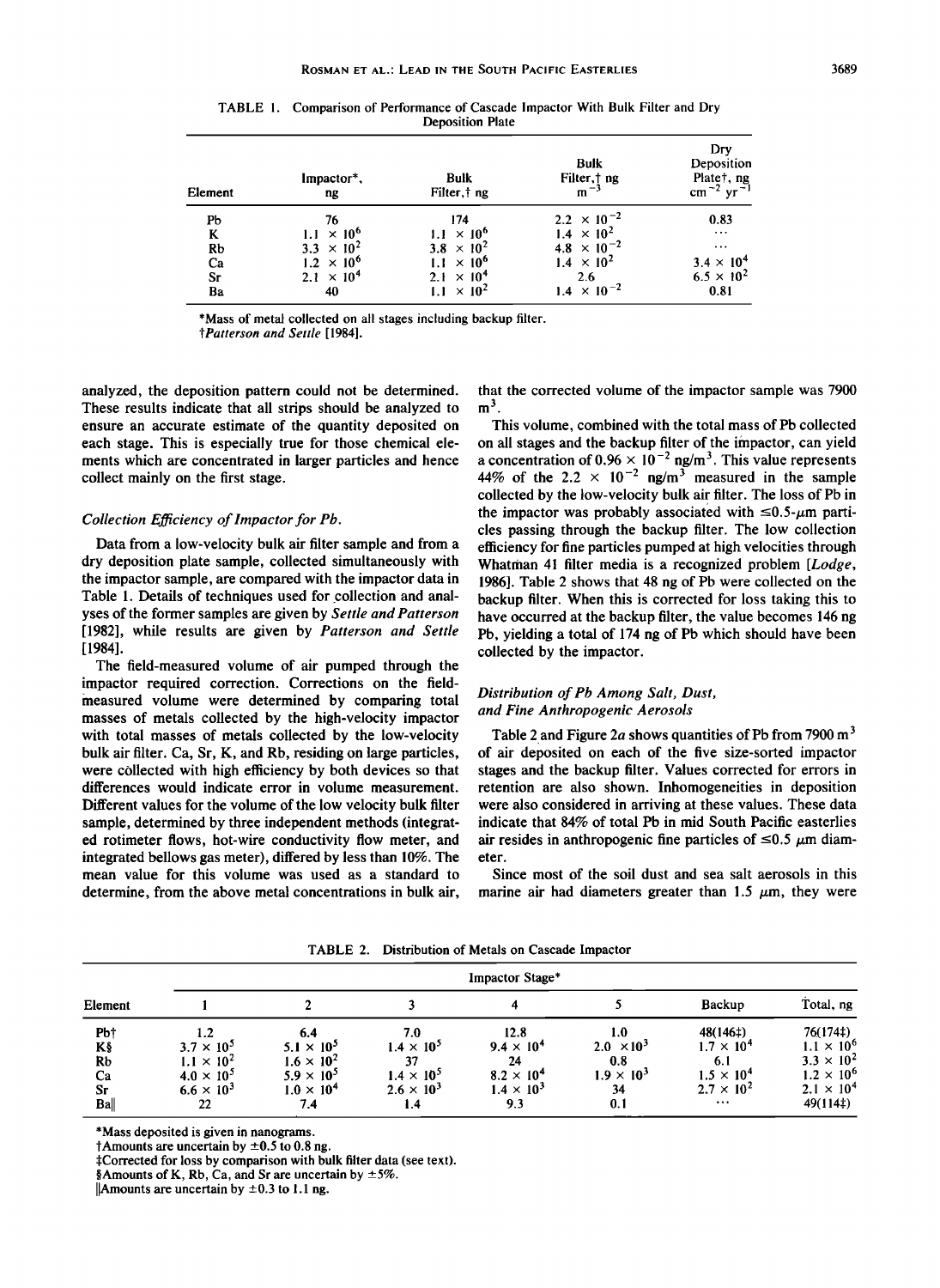

**Fig. 2. Mass size distributions for (a) Pb, (b) K, (c) Rb, (d) Ca, (e) Sr, and (f) Ba collected on the cascade impactor at American Samoa. Mass median diameter cutoffs for the stages are as follows:**  1, 7  $\mu$ m; 2, 3  $\mu$ m; 3, 1.5  $\mu$ m; 4, 1  $\mu$ m; 5, 0.5  $\mu$ m; and backup filter,  $\leq$ 0.5  $\mu$ m.

**collected on the first two stages of the impactor. Bounce-off smearing of intermediate-sized particles occurs from the dry filter paper impactor collecting surface used in this experiment [Reischl and Berkeley, 1979]. About half the Pb on the third stage can probably be assigned to sea salt. Dust, indexed from barium [Patterson and Settle, 1987], amounts to less than 0.1% of the total mass on the first three stages of the impactor and contributes approximately 1 ng of Pb. The rest of the Pb on these three stages can be attributed to sea salt. Reference to data in Table 2 therefore indicates that about 6% of total Pb in mid South Pacific easterlies resides in sea salts. Since the particle enrichment mechanism for Pb in sea spray salt has been shown by isotopic tracers to operate on industrial lead-rich fine particles [Seattle and Patterson, 1982; Patterson and Settle, 1987], most of the Pb in sea salt aerosols is industrial.** 

**These data also indicate that about 10% of total Pb in this air resides in particles whose diameters range from about 1**  to 2  $\mu$ m. This Pb may originate from lead-rich organic **particles derived from leaf epidermal waxes, because these same size particles collected from marine air at other remote sites have been shown to be composed of such organic compounds (E. Peltzer et al., Woods Hole Oceanographic Institutions, unpublished data, 1984). It is known that a major fraction of the first stage of eolian deposition of industrial Pb on the continents outside of urban regions is located on plant foliage [Patterson and Settle, 1987], so it would be expected that aerosols derived from leaf surface waxes would be lead-rich. The leaf wax particles are larger than the lead-rich particles deposited on their surfaces. There is a dust maximum in this same size range, as indexed**  from Ba and shown in Figure 2f. This is in accord with **expectations that similar deposition mechanisms operate for both dust and lead-rich particles in the favorable size range, which would result in collection by both momentum and diffusion impact mechanisms on leaf surfaces in continental regions.** 

**Nearly 100% of the Pb assigned by the above considerations to anthropogenic fines (84%), sea salts (6%), leaf waxes (10%), and soil dusts (<1%) is industrial.** 

**Enrichment of Pb in Sea Salt Aerosols** 

**An enrichment factor for Pb in recycled sea salt aerosols,** 

# **[aerosol (Pb/salt)]/[seawater (Pb/salt)]**

**is required to calculate the net eolian input flux of Pb to the oceans. This factor is combined with the concentration of salt in rain to correct for recycled sea spray Pb it contains. The impactor data obtained here provides a measurement of the enrichment factor for Pb in sea salt aerosols that are airborne and have not gravitationally settled. Virtually all such sea salt was collected on the first two stages of the impactor (Figures 2b and 2d), but data from stage 1 cannot be used because of the small amount of Pb and the excessive error caused by the Pb blank. The enrichment factor for Pb determined from stage 2 is 1100. The corresponding value determined from deposition plate data for the same time and place (Table 1) is 2400. These two types of measurement involve the selection of different sized particles. Approximate agreement between the two values suggests that dilution of microlayer film by different amounts of seawater in aerosols of varying sizes is not a major factor in determining the range of values observed for the enrichment factor. Patterson and Settle [1987] have used a global value of 5000 for the Pb enrichment factor, determined from both dry deposition plate data at a number of locations and from this impactor data. These data included values ranging from 1100 to 26,000.** 

#### **Dust, Indexed From Ba**

**The impactor should have collected a total of 114 ng of Ba, computed from the amount of Ba collected by the lowvelocity bulk filter, but it collected only 35% of this quantity. Ba can be used as an index for soil dust with an accuracy comparable to that for an A1 index [Patterson and Settle, 1987], and data in Table 2 and Figure 2fshow that more than half of the dust collected by the impactor was deposited on the first stage. The sharp cutoff between the stages 1 and 2 suggest that the dust particles were significantly larger than 7/am. It appears that about 65% of the dust in the air was not passed through the impactor but probably collected on rain shelter surfaces before reaching it. The rain shelter for the low-velocity bulk filter was an open-ended, downwardfacing shield which provided an unobstructed pathway for aerosols to the filter. The pathway for aerosols to the high-velocity impactor involved two right-angled turns within a confined space, which probably sorted out much of the larger dust particles before they reached the impactor.** 

**Acknowledgments. We thank our colleagues at the Graduate School of Oceanography at the University of Rhode Island for providing the impactor collection device and associated pumping equipment. This experiment was made possible by the cooperative effort of members of the interuniversity NSF SEAREX program, and their contributions made this experiment possible. We also thank members of the NOAA GMCC observatory at the American Samoa site for their generous assistance in field operations. This research was supported by NSF grants OCE 77-14520 and OCE 81-11893, A02. Division of Geological and Planetary Sciences, California Institute of Technology, contribution 4601.** 

#### **REFERENCES**

**Arimoto, R., R. A. Duce, B. J. Ray, A.D. Hewitt, and J. Williams, Trace elements in the atmosphere of American Samoa: Concen-**